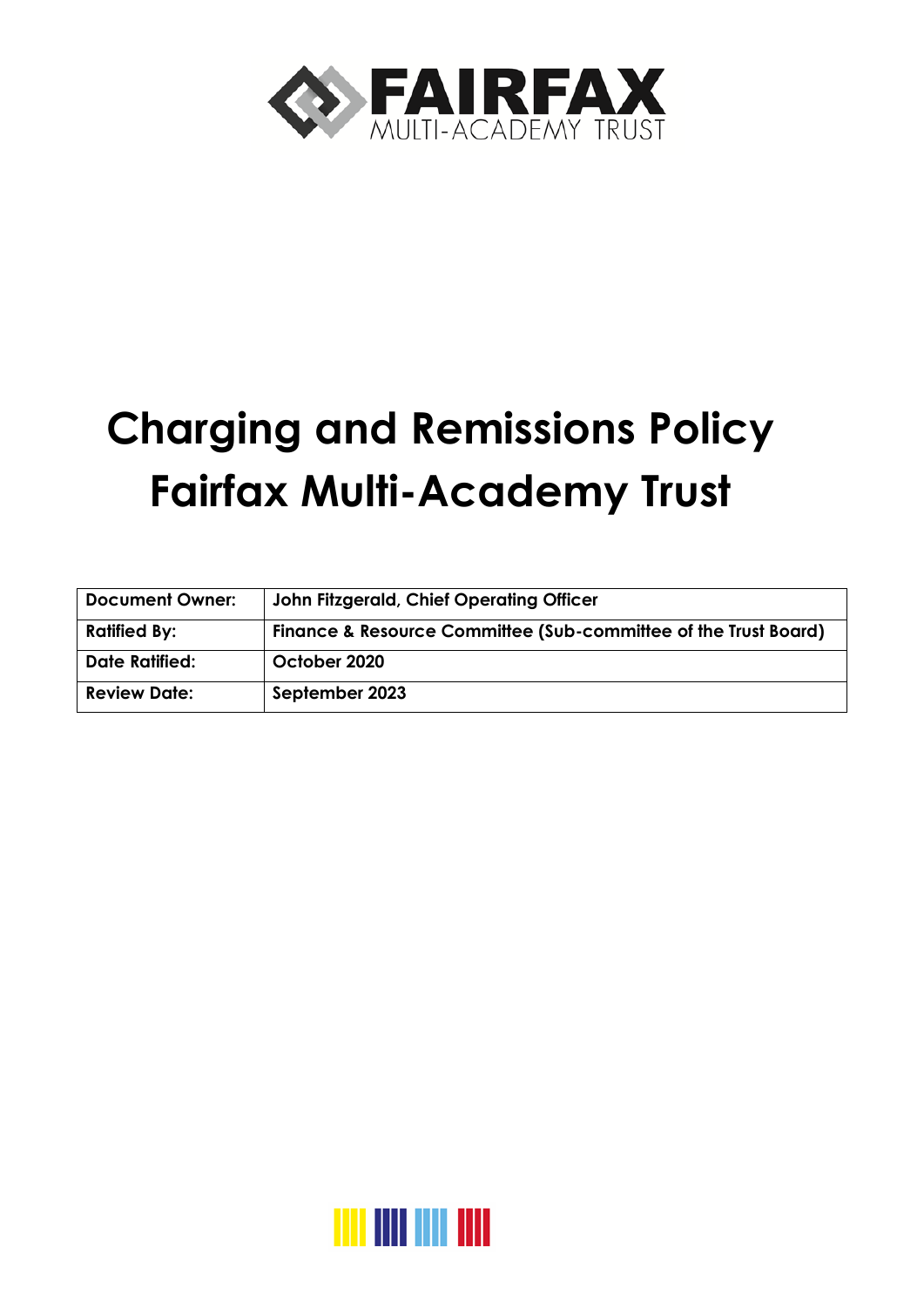

## **Contents**

| Page 3 | Introduction                                                                   |
|--------|--------------------------------------------------------------------------------|
| Page 3 | Legislation and regulation                                                     |
| Page 3 | Charging                                                                       |
| Page 4 | Residential activities                                                         |
| Page 4 | Materials, equipment and ingredients                                           |
| Page 4 | <b>Examination Fees</b>                                                        |
| Page 5 | Music Tuition                                                                  |
| Page 5 | <b>Community Users</b>                                                         |
| Page 5 | General                                                                        |
| Page 6 | Remissions                                                                     |
| Page 6 | Fundraising and sponsorship                                                    |
| Page 6 | Letting of the Trust facilities                                                |
| Page 7 | <b>Responsibilities</b>                                                        |
| Page 8 | Appendix 1 - Application for Remission from Charges/Academy<br>Uniform Support |

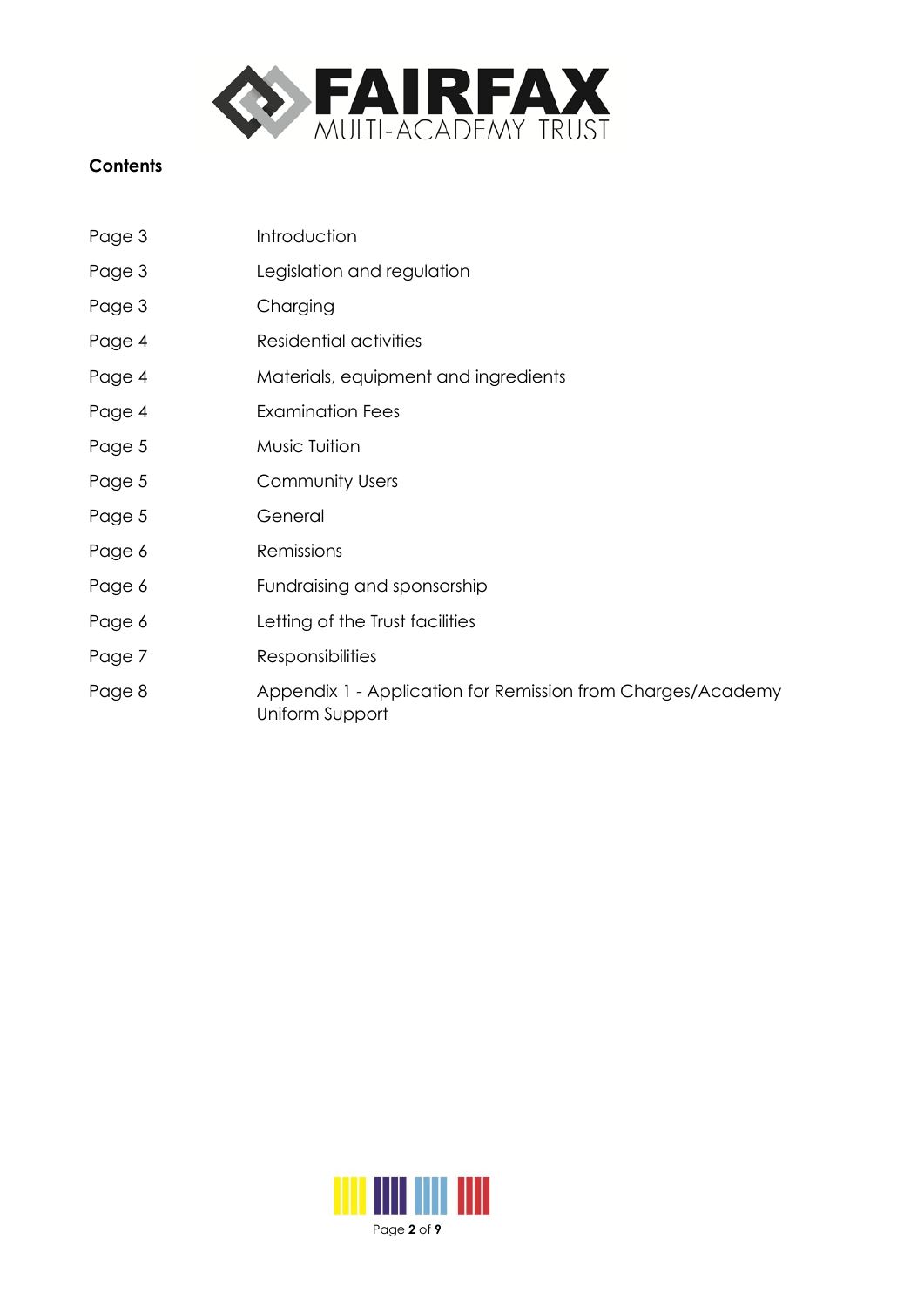

#### **1. Introduction**

- 1.1 The Trust recognises the valuable contribution that the wide range of additional activities, including clubs, out-of-school trips, residential trips and experiences of other environments can make towards students' all-round educational experience and their personal and social development.
- 1.2 For the purpose of this document, 'Parent' means any parent, carer or person with parental responsibility for a student.
- 1.3 The Trust and all of its Academies aims to promote and provide activities as part of a broad and balanced curriculum for all students.
- 1.4 While wishing to promote and provide as broad a range of such activities as possible for the benefit of all students, the Trust reserves the right to make a charge for certain activities organised by the Academies from time to time.

#### **2. Legislation and regulation**

- 2.1 The legislative and regulatory basis for charging and remissions is contained within:
	- Sections 449 [462 of the Education Act](http://www.legislation.gov.uk/ukpga/1996/56/part/VI/chapter/III) 1996;
	- [The Charges for Music Tuition \(England\) Regulations](http://www.legislation.gov.uk/cy/uksi/2007/2239/made) 2007;
	- [s27\(1\) The Education Act](https://www.legislation.gov.uk/ukpga/1996/56/contents) 1996.

#### **3. Charging**

- 3.1 Optional extras can include:
	- Education provided outside of academy time not part of the curriculum, part of religious education or in preparation for a public examination a student is being prepared for by the Academy;
	- Examination entry fees if the subject is not offered at the Academy;
	- Transport that is not taking a student to the Academy;
	- Board and lodging on a residential visit;
	- Extended day services such as breakfast and after school clubs.
- 3.2 The Academy endeavours to provide a range of activities which are held outside the compulsory curriculum.
- 3.3 Parents will be notified in advance of any such activities and their estimated cost. Parent consent will be obtained for a child's participation in any such activity for which a charge is made.
- 3.4 Any charge will depend upon the type of activity, its cost and the number of participants. This charge will not exceed the total cost of providing the activity.
- 3.5 Where such an activity is provided to fulfil any requirements specified by a public

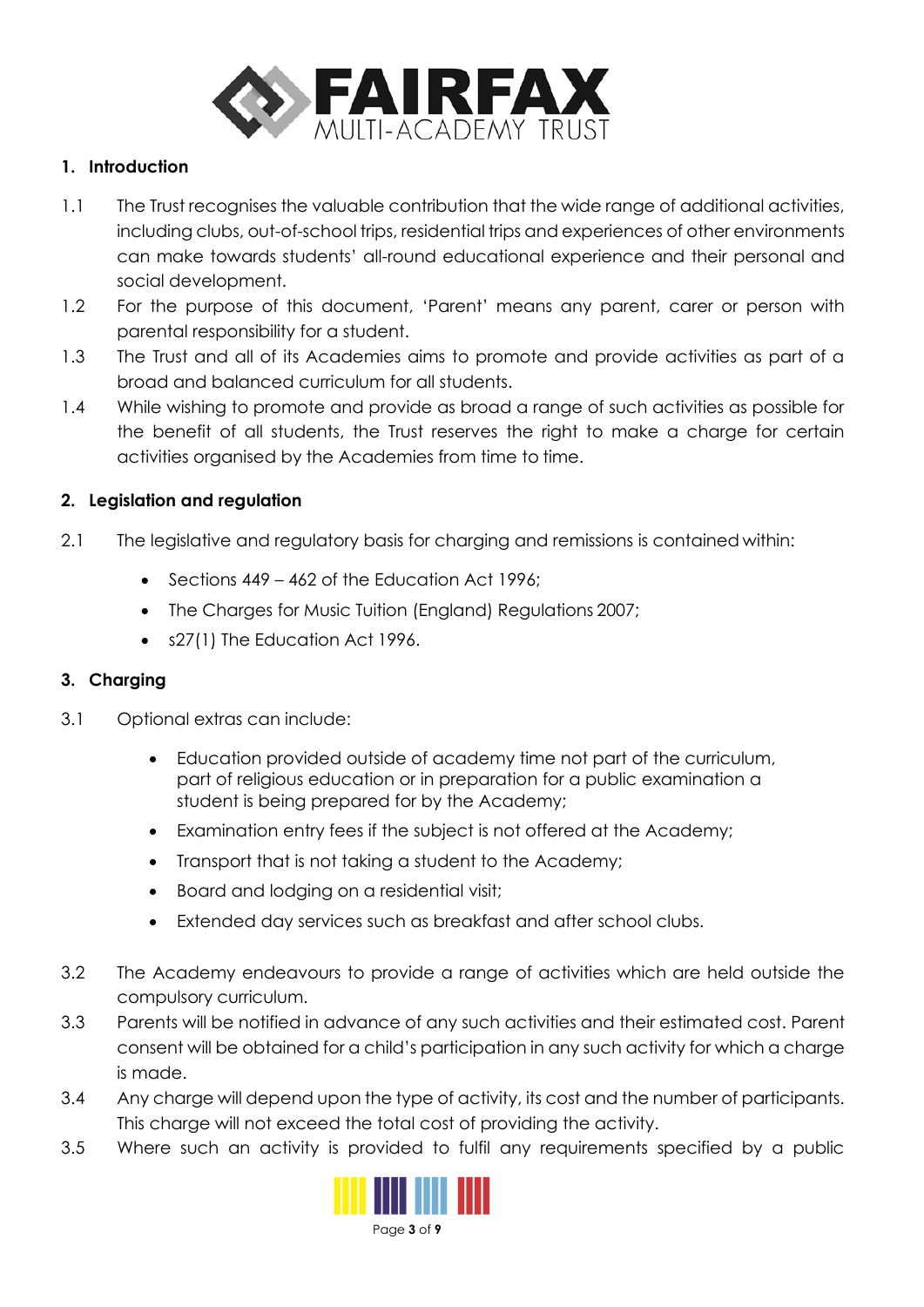

examination syllabus, or to fulfil statutory duties relating to the National Curriculum or to Religious Education, then it is not regarded as an 'optional extra' and only Board and lodging charges will be made.

## **4. Residential activities**

- 4.1 Where at least half of the time away from home is not normal academy time, where the trip involves an oversight stay or where the work undertaken is not an integral part of the examination course, the trip is classed as optional and parents can be expected to meet the full cost of residential courses in academy time.
- 4.2 Where the visit is deemed to have taken place during Academy day, or is part of the required curriculum, or is preparation for public examination, then only the cost of board and lodgings can be passed onto parents and this cannot exceed the actual cost.
- 4.3 Any charge in respect of an optional extra requires parental agreement and willingness to meet the charges.
- 4.4 Parents will be notified in advance of any such activities and their estimated cost and parent consent will be obtained for a child's participation in any such activity for which a charge is made. Charges will be calculated by reference to the total cost of providing the trip for each student.
- 4.5 The Academy reserves the right to cancel trips if they become economically unviable. Adequate notice will be given to notify parents of such decisions.
- 4.6 If a student is unable to go on a trip after the initial deposit has been paid (unless this is because of ill-health, for which a doctors' note will be required), parents will still be required to meet full cost of the trip, unless another student can be found to take up the place.

## **5. Materials, equipment and ingredients**

- 5.1 The Academy reserves the right to ask for a contribution towards the cost of materials, equipment and ingredients relating to activities taking place in Academy hours, for example during design and food technology lessons for students. This will be at the discretion of the Academy.
- 5.2 It is the responsibility of parents to cover the cost of purchase or hire of instruments, materials, equipment or clothing for activities which take place outside Academy hours and which are purely voluntary and optional. It remains the parent's responsibility to supply Academy uniform including PE Kit.

## **6. Examination Fees**

6.1 The first attempt of at public examinations for which the student has been prepared by the Academy will be at no cost to the student.

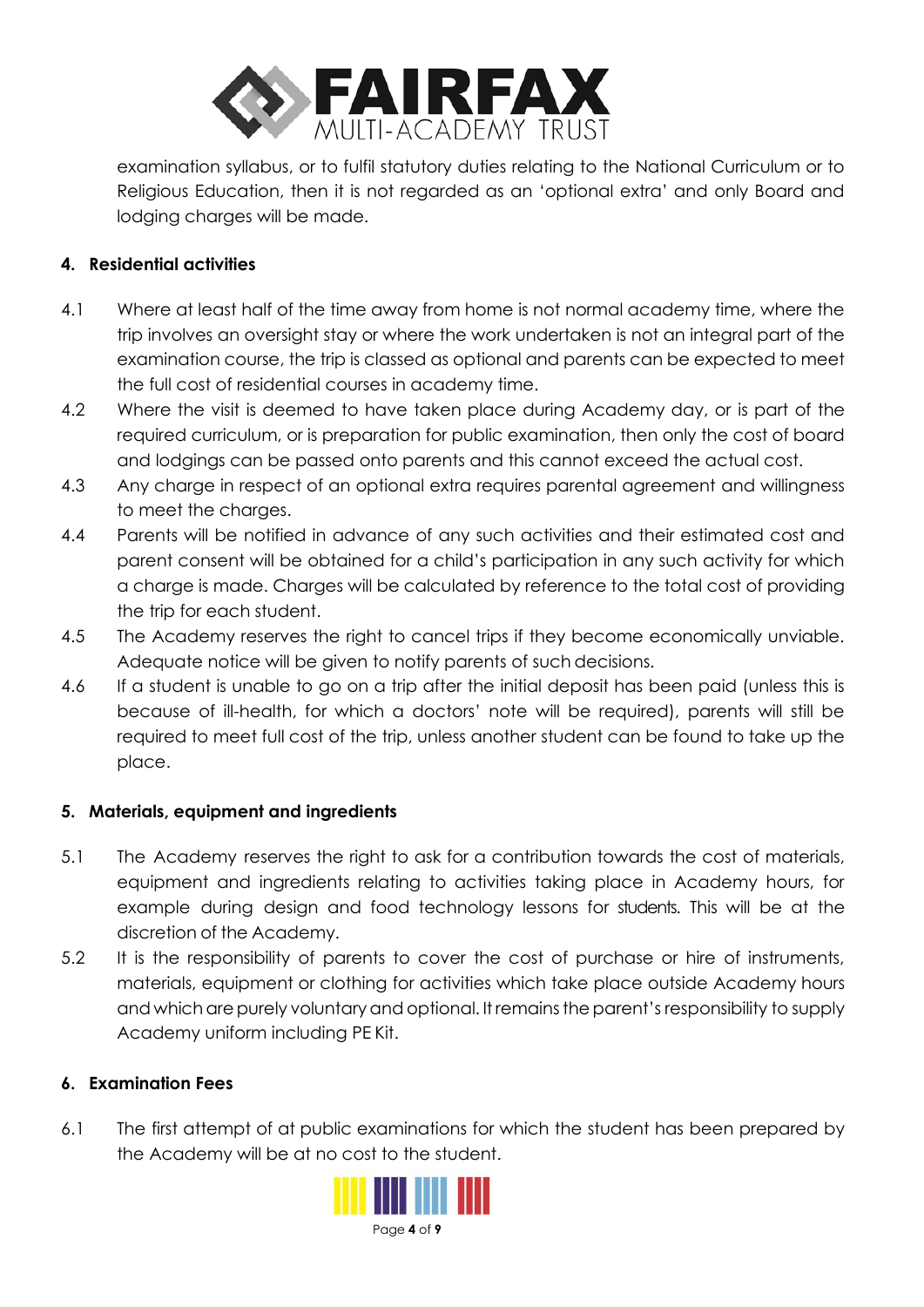

- 6.2 Where a student and their parents wish to enter a public examination for a subject/course not delivered by the Academy, a charge for the cost of entering the student for the examination will be made.
- 6.3 Parents can request a re-sit if the Academy has not already recommended for this to take place. In this circumstance the Academy will have the right to charge for the exam entry fee.
- 6.4 In exceptional circumstances, such as the illness of the student, the fee payable by parents may be remitted by the Academy.

# **7. Music Tuition**

- 7.1 The Academy can charge for individual tuition in the playing of a musical instrument, including vocal tuition, whether in or out of Academy hours, unless it is provided as part of the syllabus for a prescribed public examination or is required by the National Curriculum, the student is defined as looked after, or previousl[y looked after](https://www.legislation.gov.uk/ukpga/1989/41/section/22) or is provided under the first access to the Key Stage 2 Instrumental and Vocal Tuition Programme.
- 7.2 Any such tuition must be delivered at the request of the parents. The costs of music tuition will not exceed the cost of providing it, including, amongst other things, the cost of providing a music teacher.

## **8. Community Users**

8.1 The Academy may arrange to let its premises and facilities to members of the local community, other organisations with the Local Authority, businesses, charities and sports clubs.

## **9. General**

- 9.1 The Academy reserves the right to recover part or the whole cost of any damage to buildings or equipment, which is the result of vandalism or negligence by a student.
- 9.2 The Academy may from time to time amend the categories of activity for which a charge may be made, within the confines of the legislation.
- 9.3 Any insurance costs will be included in charges made for trips or activities.
- 9.4 Nothing in this policy statement precludes the Academy from inviting parents to make a voluntary contribution towards the cost of providing education for students.
- 9.5 The Academy should make clear that such contributions are voluntary; that the children of parents who do not contribute will not be discriminated against; and that if insufficient contributions are received, the trip may be cancelled.

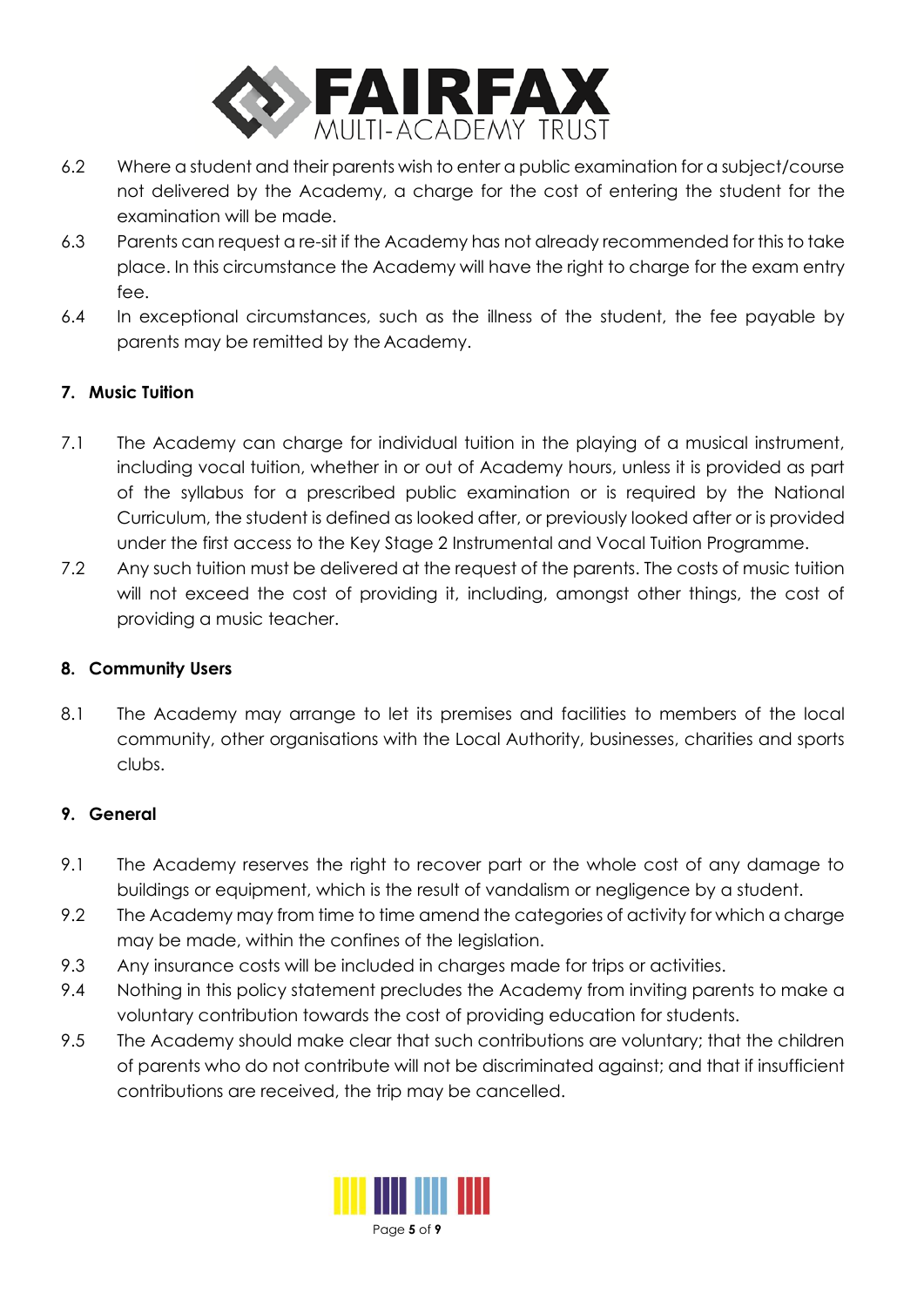

#### **10. Remissions**

- 10.1 Parents may apply to their child's Academy for remission of charges in whole or part towards the charges for activities or for financial support towards the purchase of uniform items. This will be considered on a case by case basis.
- 10.2 The Academy may from time to time decide to remit all or part of the cost of activities involving particular students. This will be at the discretion of the Senior Leadership Team of the Academy.
- 10.3 When arranging a chargeable activity, the Academy will invite parents to apply in confidence for the remission of charges in part or in full. To qualify for help, parents must complete the Application for Remission form (appendix 1) and forward it to the Principal and, if requested, provide proof of their income or benefit.
- 10.4 Parents providing proof of being in receipt of one of the following will be given remission support of charges for chargeable visits:
	- Universal Credit (as prescribed in government guidelines on roll-out);
	- Income Support;
	- Income-based Jobseeker's Allowance;
	- Child Tax Credit, as long as they do not receive Working Tax Credit. 38T;
	- The Guarantee Element of the State Pension Credit;
	- Support under part VI of the Immigration and Asylum Act 1999;
	- An income related employment and support allowance that was introduced on 27 September 2008;
	- Other exceptional circumstances may be considered by the senior management team at the Academy.

## **11. Fundraising and sponsorship**

11.1 General fundraising and sponsorship from a variety of sources may be used to allow additional activities to take place. Any fundraising activity will make the purpose of the fundraising clear to those who may wish to contribute.

## **12. Letting of the Trust facilities**

12.1 Charges will be levied for the use of the Trust facilities by private individuals or external organisations at a rate to be determined annually. Facilities will only let where they are not needed for the purpose of education during that time and under no circumstances will lettings be subsidised from resources provided for the students.

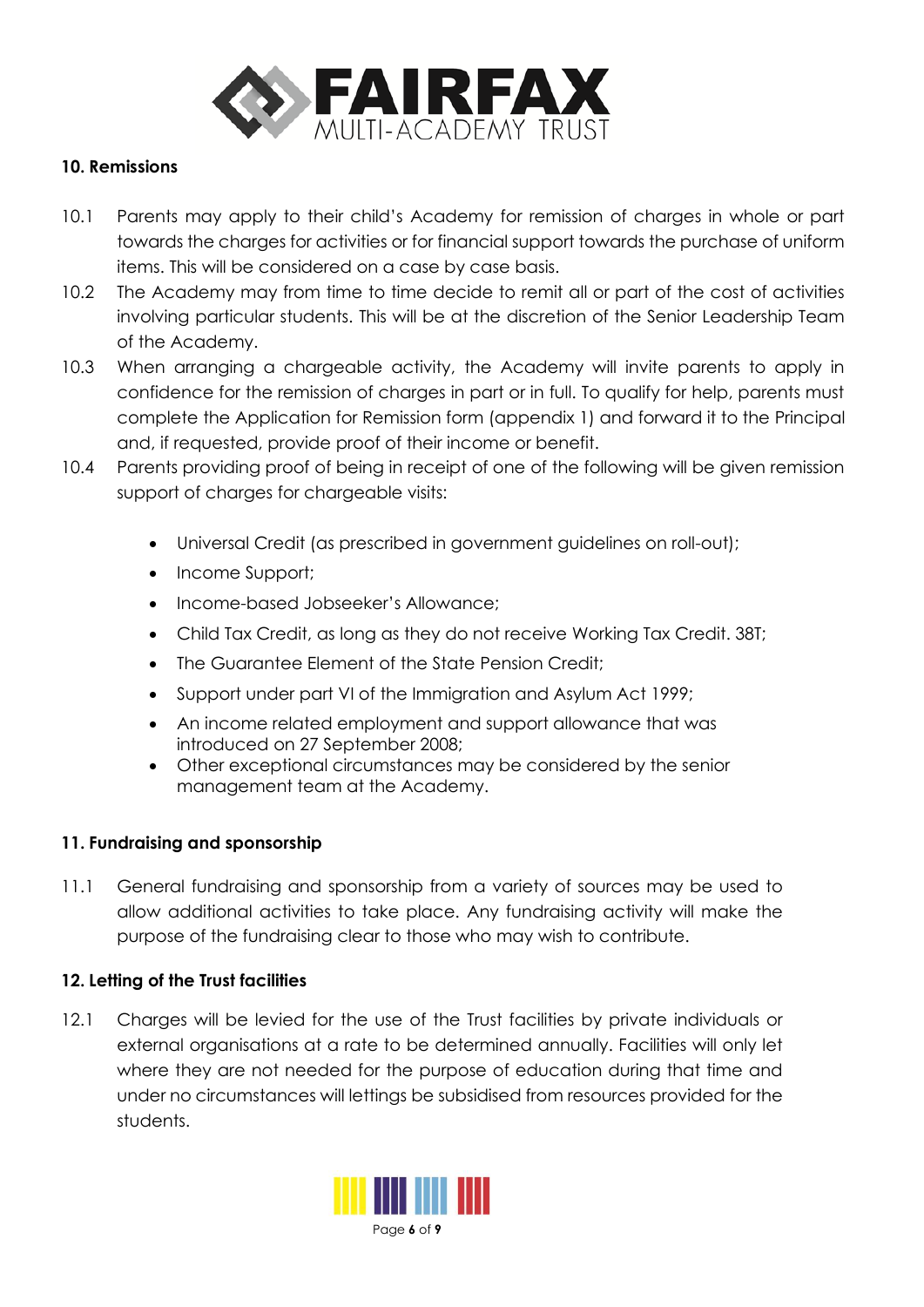

#### **13. Responsibilities**

- 13.1 The Board of Directors have the overall responsibility of the application for this policy and its approval.
- 13.2 The Chief Operating Officer has the responsibility to ensure that the policy is legally compliant and tailored to the trusts circumstances.
- 13.3 Principal's have the responsibility to ensure the policy is applied correctly in their Academy.
- 13.4 The Trust will review this policy every year and assess its implementation and effectiveness. The policy will be promoted and implemented throughout all academies.

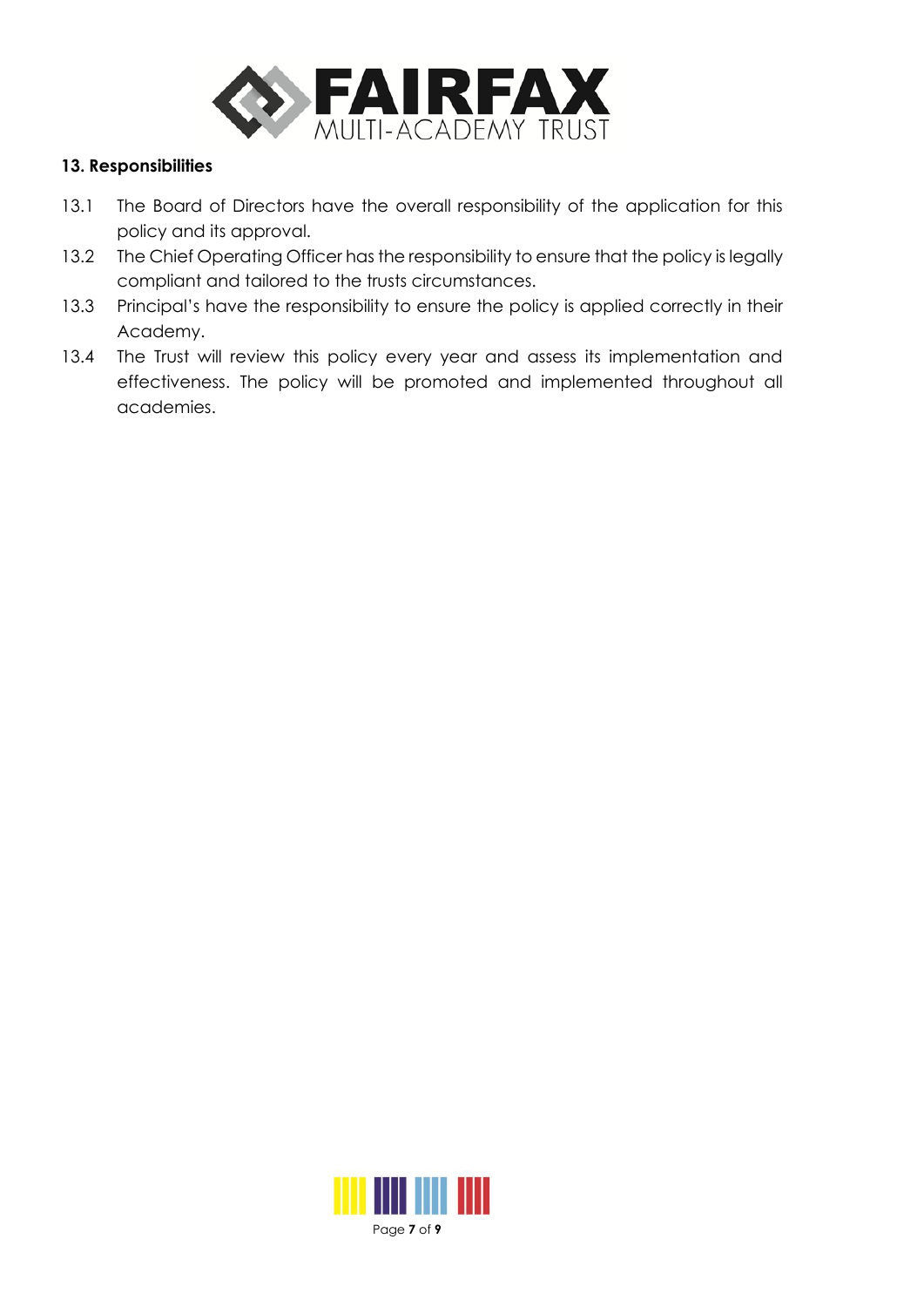

# **Appendix 1**

## **Application for Remission from Charges/Academy Uniform Support**

| Date:                           | Name of Student:           |
|---------------------------------|----------------------------|
|                                 |                            |
| Name of Parent/Carer:           | Signature of Parent/Carer: |
|                                 |                            |
|                                 | Date:                      |
|                                 |                            |
| Activity/ Funding required for: | <b>Total Cost:</b>         |
|                                 |                            |
|                                 |                            |
|                                 |                            |
|                                 |                            |

Reason for application/circumstances

*(Please give details of benefits currently received)*